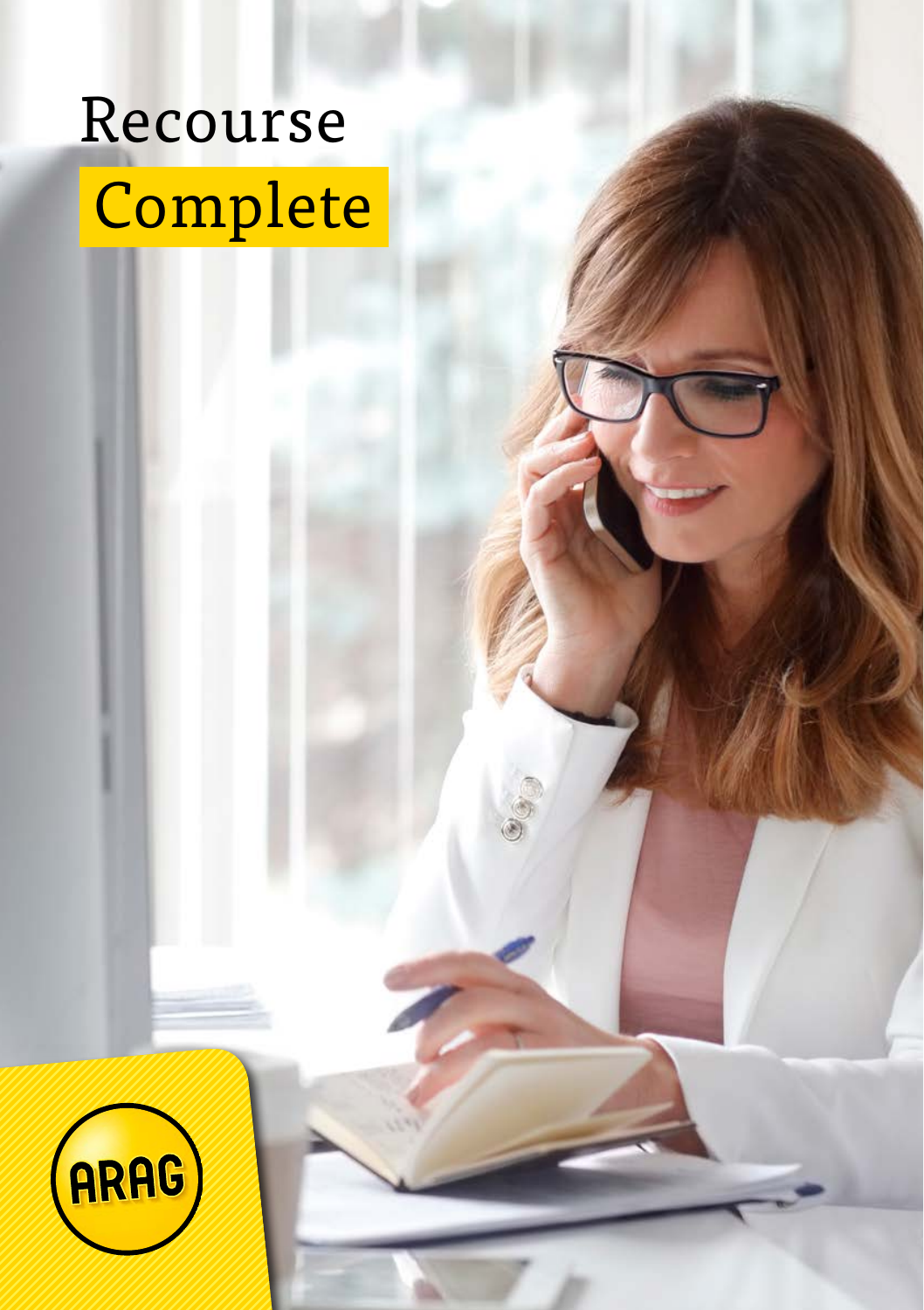## Why you need Recourse Complete

Without Recourse Complete you may end up exposed to legal costs such as the expenses that your solicitor will have to pay to assess your claim and any further expenses incurred during the course of your claim. A typical example of this would be an expert's report.

These costs can be met by this policy at the end of your claim, if they are not recovered from your opponent. Other costs that you could be liable for without Recourse Complete are those of your opponent if you should lose.

#### When can Recourse Complete help me?

Recourse Complete is designed to help you with specific legal issues, the most common are personal injury or clinical negligence, but it can cover other matters such as contract disputes. Your solicitor will recommend this policy to you should your case be acceptable to both them and us.

### What will I have to pay for Recourse Complete?

The premium payable will depend on your specific legal issues. Your solicitor will inform you if you are required to pay all of the premium, or if part or all of the premium is recoverable from your opponent.



Expertise when you need it most

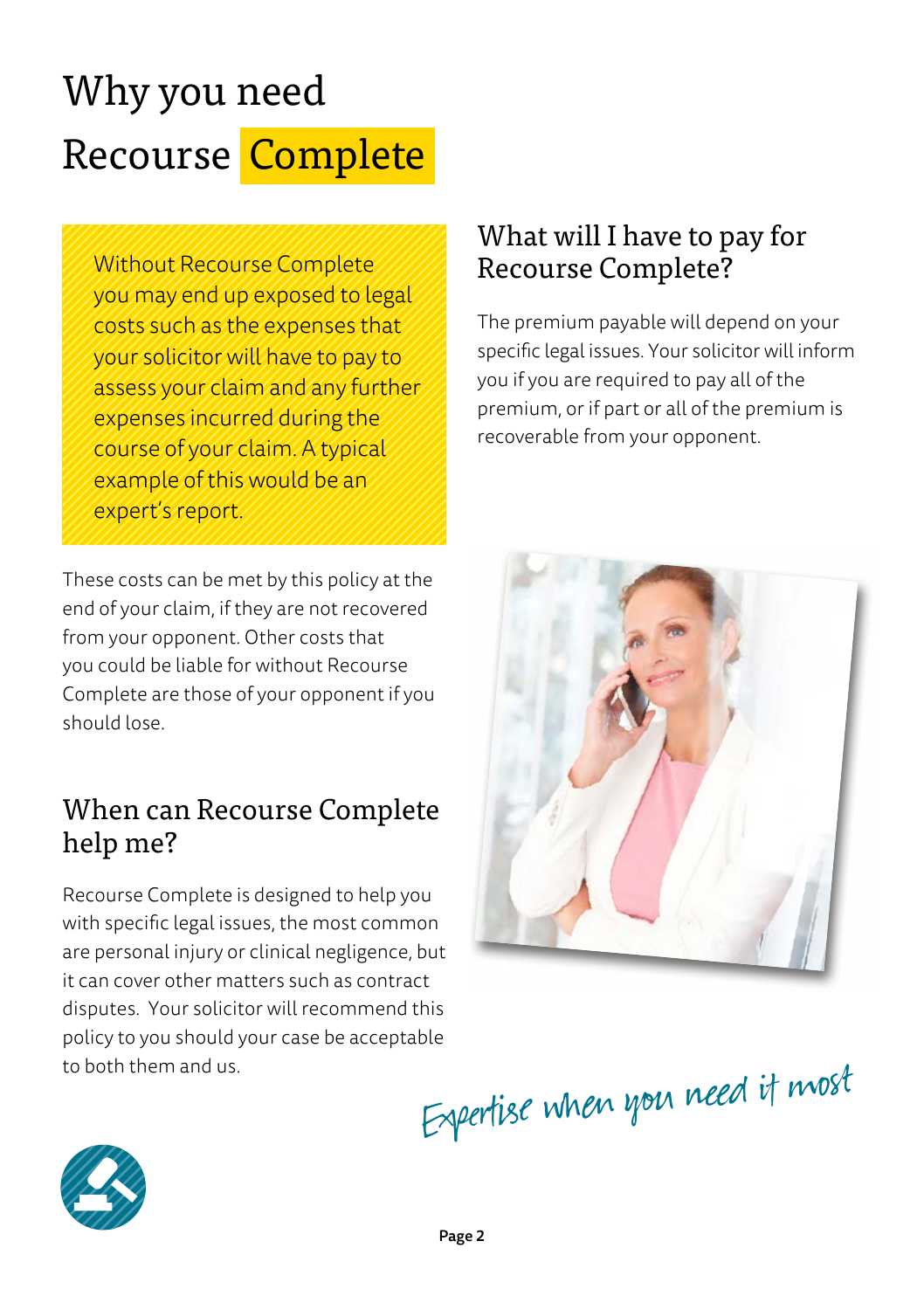## Important information

## About ARAG and your insurer

ARAG plc is authorised to administer this insurance on behalf of the insurer Brit Syndicate 2987 at Lloyd's (written under unique market reference B0356KA233D12A000 or replacement thereof).

## Claims procedure

It is not necessary to notify us of a claim as your solicitor will do this on your behalf.

#### What happens if the insurer cannot meet its liabilities?

Brit Syndicate 2987 at Lloyd's is covered by the Financial Services Compensation Scheme (FSCS). You may be entitled to compensation up to 90% of the cost of your claim, in the unlikely event that the insurer cannot meet its obligations. Further information about compensation scheme arrangements is available from the FSCS.

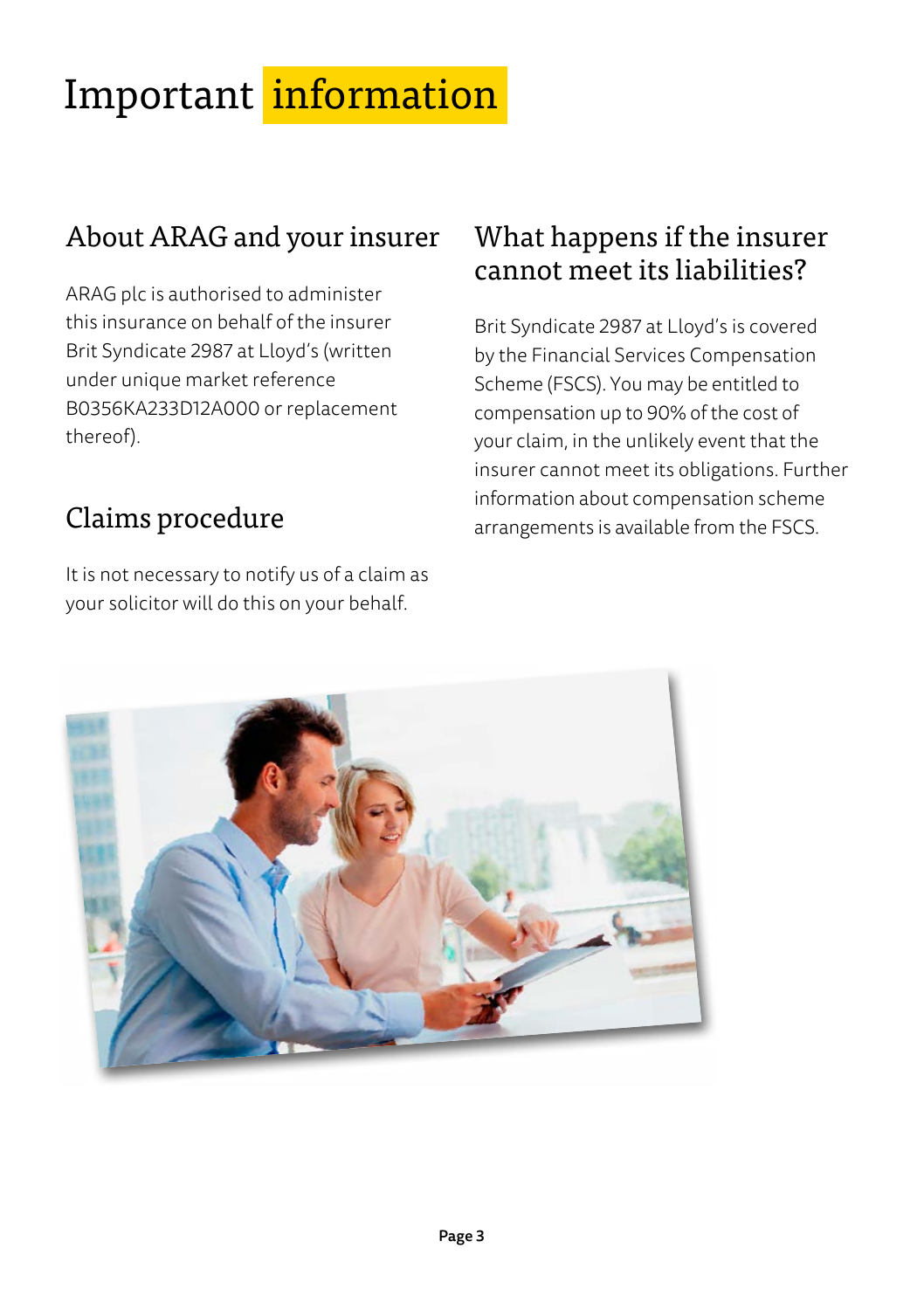### Who is ARAG?

ARAG plc is part of the global ARAG Group, the largest family-owned enterprise in the German insurance industry. Founded in 1935, on the principle that every citizen should be able to assert their legal rights, ARAG now employs 4,000 people around the world and generates premium income in excess of €1.8 billion

Operating in the UK since 2006, ARAG plc provides a comprehensive suite of "beforethe-event" and "after-the-event" legal insurance products and assistance solutions to protect both businesses and individuals.

### What happens if I change my mind after taking out the policy?

The policy provides you with a 14 day reflection period in which to decide whether you wish to continue. Cancellation is fully explained in condition 9 of the policy document.

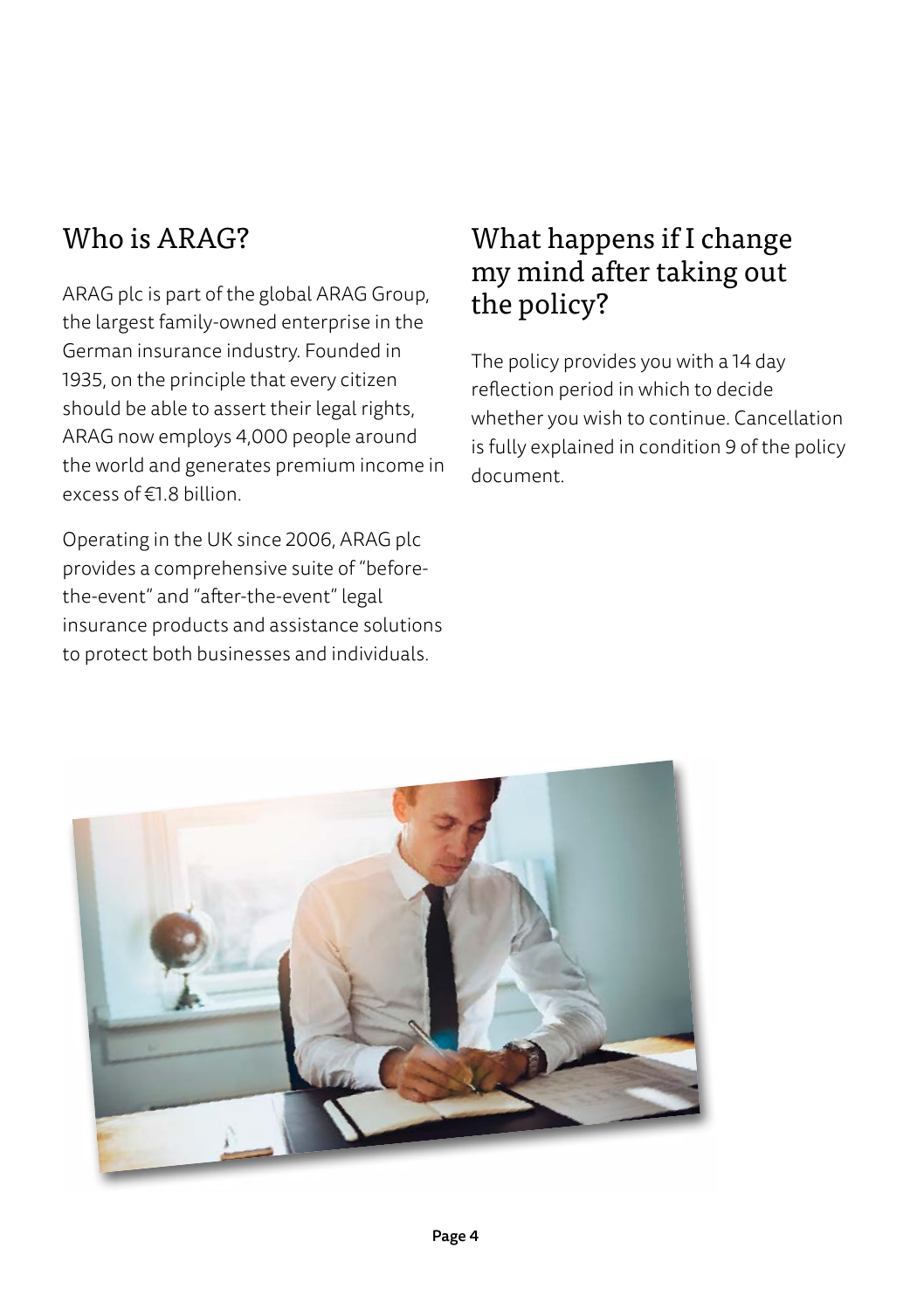#### Summary table

The table below shows a summary of cover. An Insurance Product Information Document is also available. For full terms and conditions of the policy, please read the policy wording.

| Significant exclusions or limitations                                                                                                                                                                                                                                                            | Where found                                                                                                 |
|--------------------------------------------------------------------------------------------------------------------------------------------------------------------------------------------------------------------------------------------------------------------------------------------------|-------------------------------------------------------------------------------------------------------------|
| Your solicitor must be acting under a<br>funding arrangement agreed by us.                                                                                                                                                                                                                       | Your policy cover<br>3.<br>and Meaning of<br>words & terms                                                  |
| If we believe that you are more likely<br>than not to lose your claim then cover<br>will end.                                                                                                                                                                                                    | Your policy cover<br>3.                                                                                     |
| The insurer will not pay any claim:<br>1. relating to costs incurred before<br>you entered into the funding                                                                                                                                                                                      | What is not<br>insured<br>1.                                                                                |
| 2. relating to disbursements arising<br>from a contract or debt where you<br>win and your opponent cannot pay                                                                                                                                                                                    | 2.                                                                                                          |
| what the court orders them to pay<br>3. where you discontinue, abandon<br>or withdraw your claim without<br>your solicitor's and our specific<br>agreement.                                                                                                                                      | 4.                                                                                                          |
| The maximum the insurer will pay is<br>£100,000 unless otherwise stated in<br>the schedule.                                                                                                                                                                                                      | What is insured<br>- final paragraph                                                                        |
| Where your claim is linked to other<br>claims the maximum the insurer<br>will pay is also limited to your<br>proportionate share of costs.                                                                                                                                                       | What is not<br>insured<br>11.                                                                               |
| Any premium which is not paid at the<br>time it is due will accrue interest at a<br>rate of 8% per annum, calculated on a<br>daily basis.<br>Your claim must be brought in<br>England or Wales and be subject to<br>English or devolved Welsh laws.<br>A claim that is listed as part of a Group | Policy conditions<br>1. Your<br>Responsibilities<br>g)<br>Your policy cover<br>3.<br>What is not<br>insured |
|                                                                                                                                                                                                                                                                                                  | agreement unless agreed by us<br>Litigation order.                                                          |